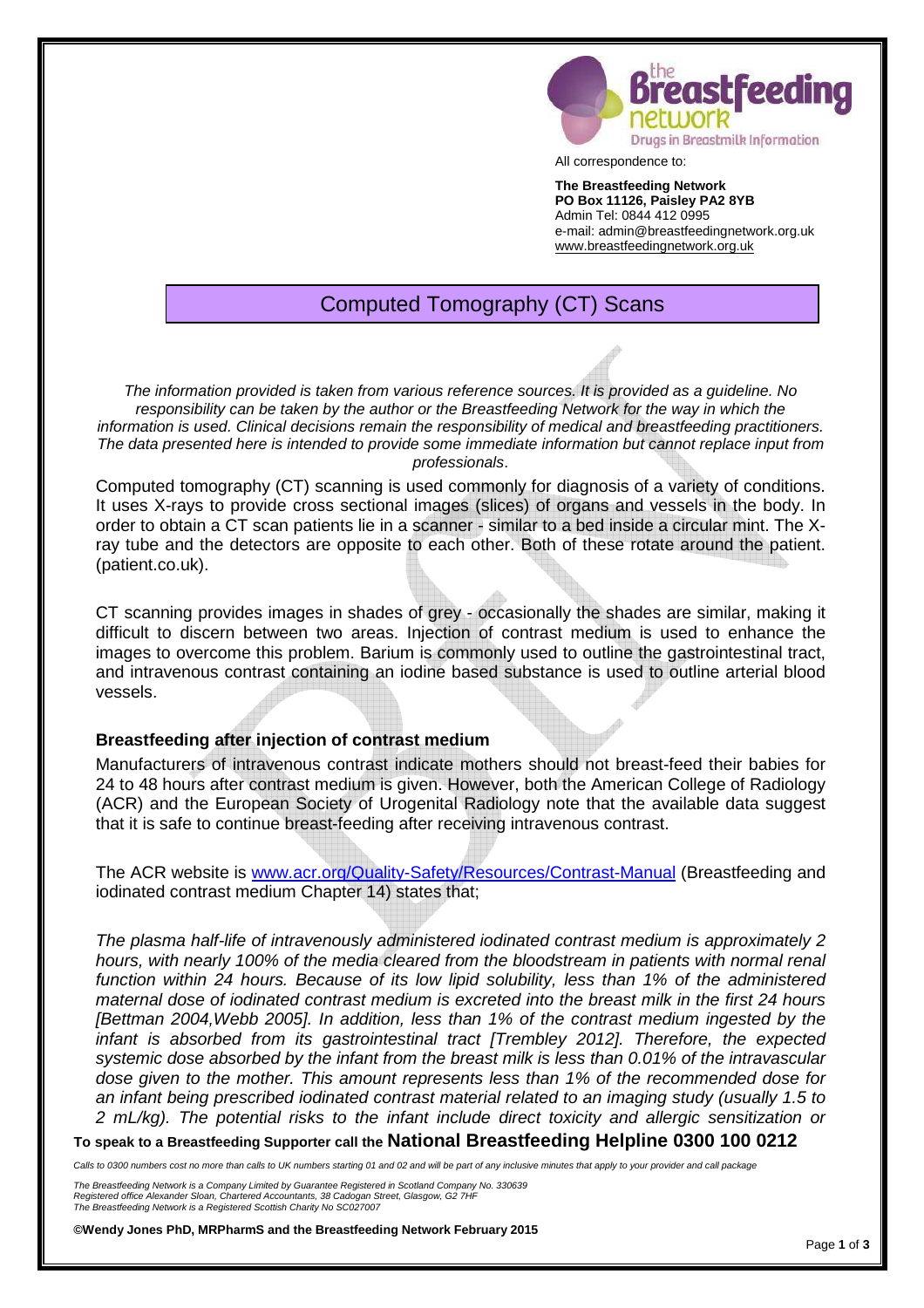reaction, which are theoretical concerns but have not been reported. The likelihood of either direct toxic or allergic-like manifestations resulting from ingested iodinated contrast material in the infant is extremely low.

Newman (1987) comments that contrast media used for both magnetic resonance imaging and computed tomography scans are excreted into breast milk in such small quantities that there is no concern at all for nursing babies. Further that the iodine of contrast material is bonded to a carrier molecule, and the compound does not enter the milk in any noticeable amount [Nielsen 1987, Illett 1981].

The concerns of radiologists to avoid exposing any baby to any product is understandable but dismisses the needs of the mother and baby to continue breastfeeding. Expressing for 24 hours after the procedure is not without difficulty. The use of artificial formula is not without risks and some babies refuse to feed from a bottle whether given expressed breastmilk or formula.

## **Diatrizoate**

- Hale reports a study of a single patient who received 18.5 grams of iodine, diatrizoate levels were undetectable [Fitz 1982] In another woman who received 93 grams of Iodine, total iodine transferred into breastmilk in the first 24 hours was 0.03% [Texier 1983]
- Lactmed states that "Limited information indicates that maternal doses of diatrizoate up to 38 g (containing 18.5 grams of iodine) produce low levels in milk. In addition, because diatrizoate is poorly absorbed orally, it is not likely to reach the bloodstream of the infant or cause any adverse effects in breastfed infants. Guidelines developed by several professional organizations state that breastfeeding need not be disrupted after a nursing mother receives a iodine-containing contrast medium.[ACR, Webb 2005, Chan 2008]

### **Iohexol**

- Lactmed states that "Limited information indicates that maternal doses of iohexol up to 45.3 grams (containing 21 grams of iodine) produce low levels in milk. In addition, because iohexol is poorly absorbed orally, it is not likely to reach the bloodstream of the infant or cause any adverse effects in breastfed infants. Guidelines developed by several professional organizations state that breastfeeding need not be disrupted after a nursing mother receives a iodine-containing contrast medium.[ACR, Webb 2005, Chan 2008]
- Hale states that as a group, radiocontrast agents are virtually unabsorbed after oral administration (<0.1%).Iohexol has a brief half-life of just two hours, and the estimated dose ingested by the infant is only 0.5% of the radiocontrast dose used clinically for various scanning procedures in infants. Although most company package inserts suggest that an infant be removed from the breast for 24 hours, no untoward effects have been reported with these products in breastfed infants. Because the amount of iohexol transferred into milk is so small, breastfeeding is acceptable after intravenously administered iohexol.

# **Conclusion by ACR**

"Review of the literature shows no evidence to suggest that oral ingestion by an infant of the tiny amount of contrast medium excreted into breast milk would cause toxic effects…. it is safe for the mother and infant to continue breast-feeding after receiving such an agent"

#### **To speak to a Breastfeeding Supporter call the National Breastfeeding Helpline 0300 100 0212**

Calls to 0300 numbers cost no more than calls to UK numbers starting 01 and 02 and will be part of any inclusive minutes that apply to your provider and call package

The Breastfeeding Network is a Company Limited by Guarantee Registered in Scotland Company No. 330639 Registered office Alexander Sloan, Chartered Accountants, 38 Cadogan Street, Glasgow, G2 7HF The Breastfeeding Network is a Registered Scottish Charity No SC027007

**©Wendy Jones PhD, MRPharmS and the Breastfeeding Network February 2015**